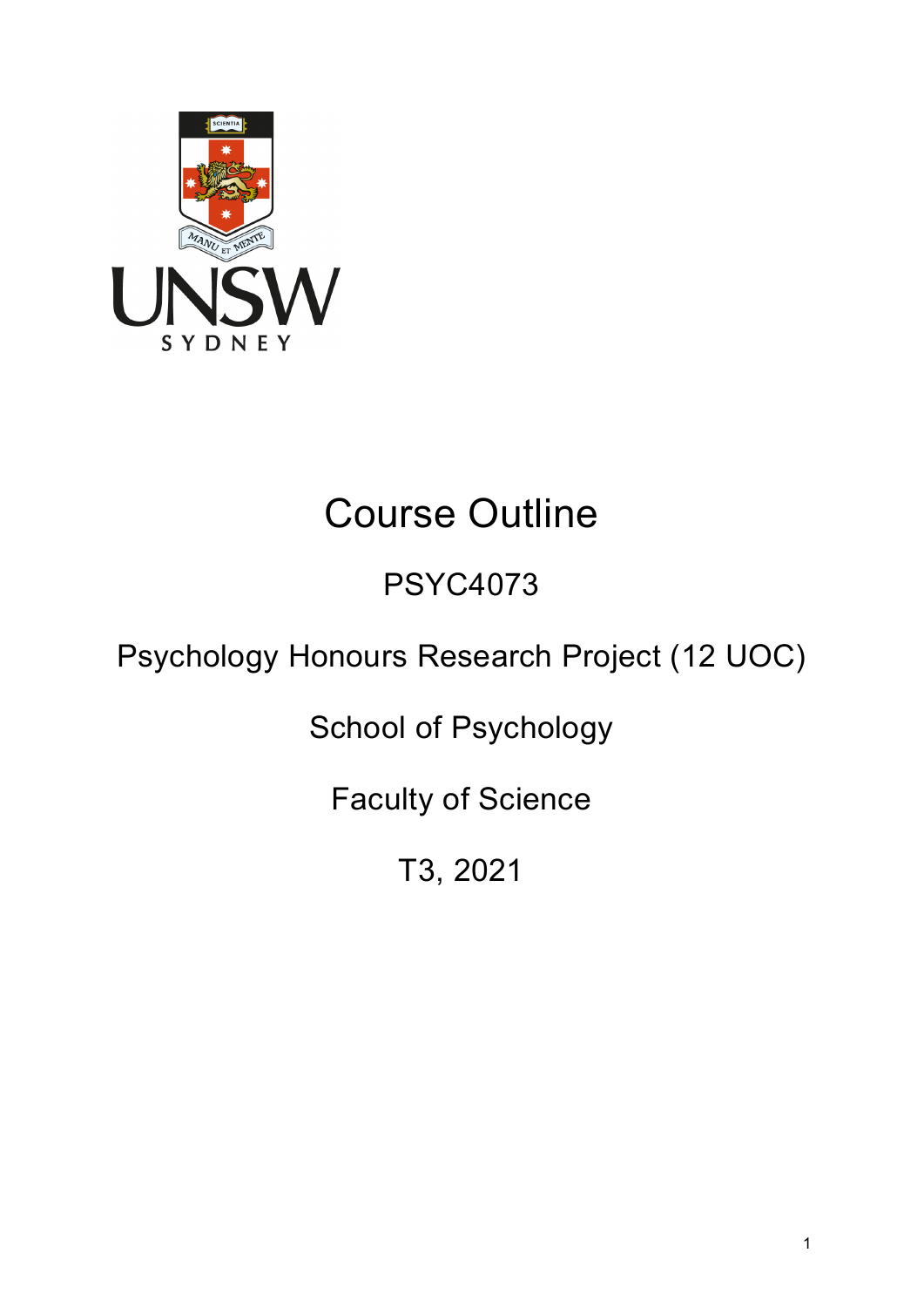## **1. Staff**

| <b>Position</b>     | <b>Name</b>            | Email                          | <b>Consultation times and</b><br><b>locations</b> |
|---------------------|------------------------|--------------------------------|---------------------------------------------------|
| Course<br>Convenors | Denovan Begg           | honours.psychology@unsw.edu.au | By email                                          |
|                     | <b>Thomas Whitford</b> |                                |                                                   |

## **2. Course information**

| Units of credit:              | 12                                                                                                              |  |
|-------------------------------|-----------------------------------------------------------------------------------------------------------------|--|
| Pre-requisite(s):             | An APAC-accredited 3-year major sequence in psychology (or<br>equivalent), including advanced research methods. |  |
| Teaching times and locations: | Thesis due: 4pm Wednesday, 13 October 2021 (online)                                                             |  |
|                               | Honours Conference: Thursday, 21 October 2021 (virtual)                                                         |  |

#### **2.1 Course summary**

Students are required to write and submit a thesis based on research carried out across the year. The exact nature and form of research will be determined by the student and supervisor.

#### **2.2 Course aims**

The overall aim of this course is to provide research training and advanced disciplinary knowledge.

#### **2.3 Course learning outcomes (CLO)**

At the successful completion of this course the student should be able to:

- 1. Construct a research project that demonstrates critical thinking and judgement in developing new understanding.
- 2. Demonstrate cognitive skills that review, analyse, consolidate and synthesize knowledge.
- 3. Identify and formulate solutions to complex problems with intellectual independence.
- 4. Demonstrate a broad understanding of a body of knowledge and theoretical concepts with advanced understanding in some areas.
- 5. Demonstrate initiative and judgement in scholarship.
- 6. Demonstrate an ability to adapt knowledge and skills in diverse contexts.
- 7. Demonstrate responsibility and accountability for own learning and practice and in collaboration with others within broad parameters.
- 8. Demonstrate communication skills to present a clear and coherent exposition of knowledge and ideas to a variety of audiences.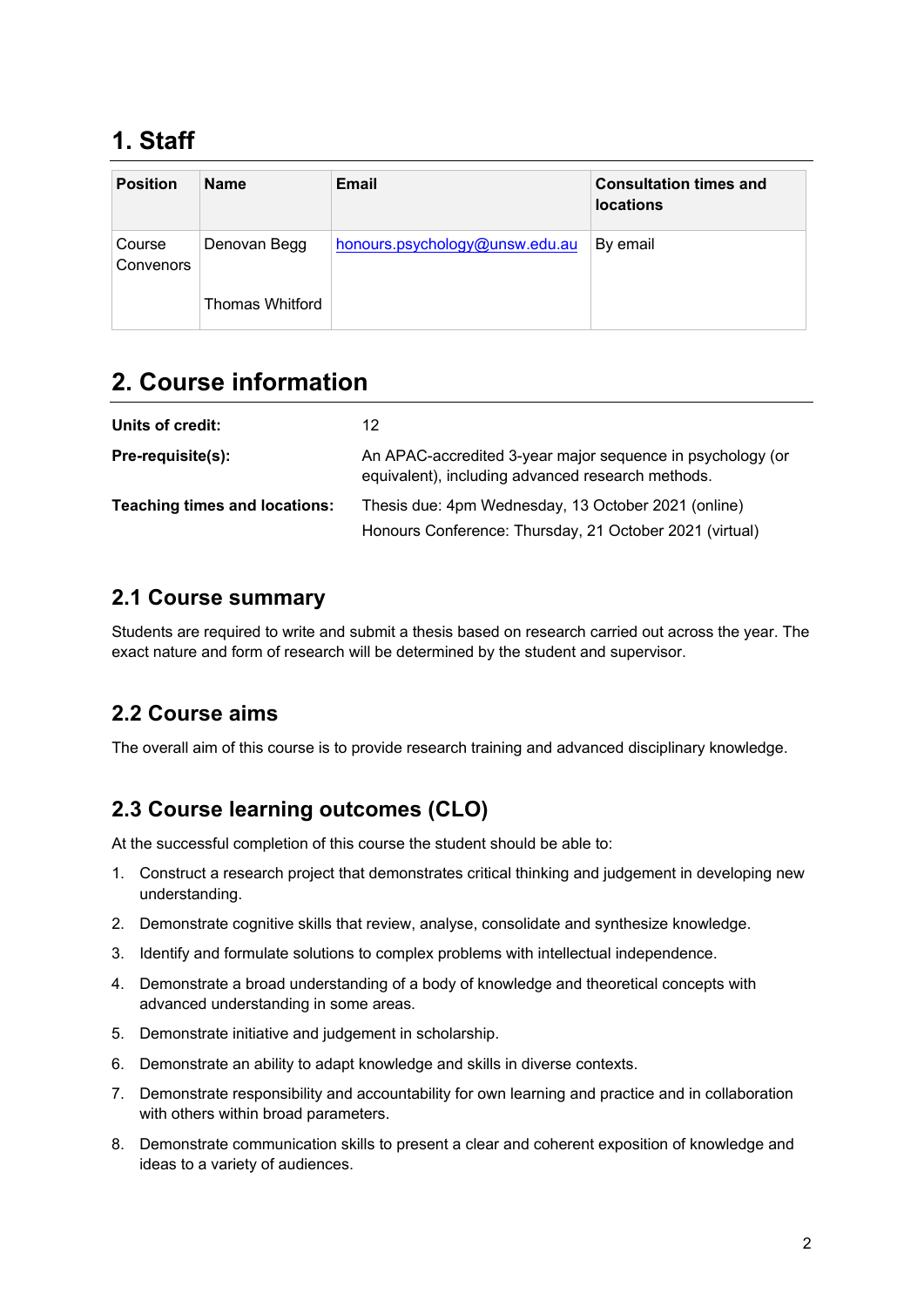- 9. Construct a research project that demonstrates technical skills in research and design.
- 10. Demonstrate coherent and advanced knowledge of the underlying principles and concepts in one or more disciplines, and knowledge of research principles and methods.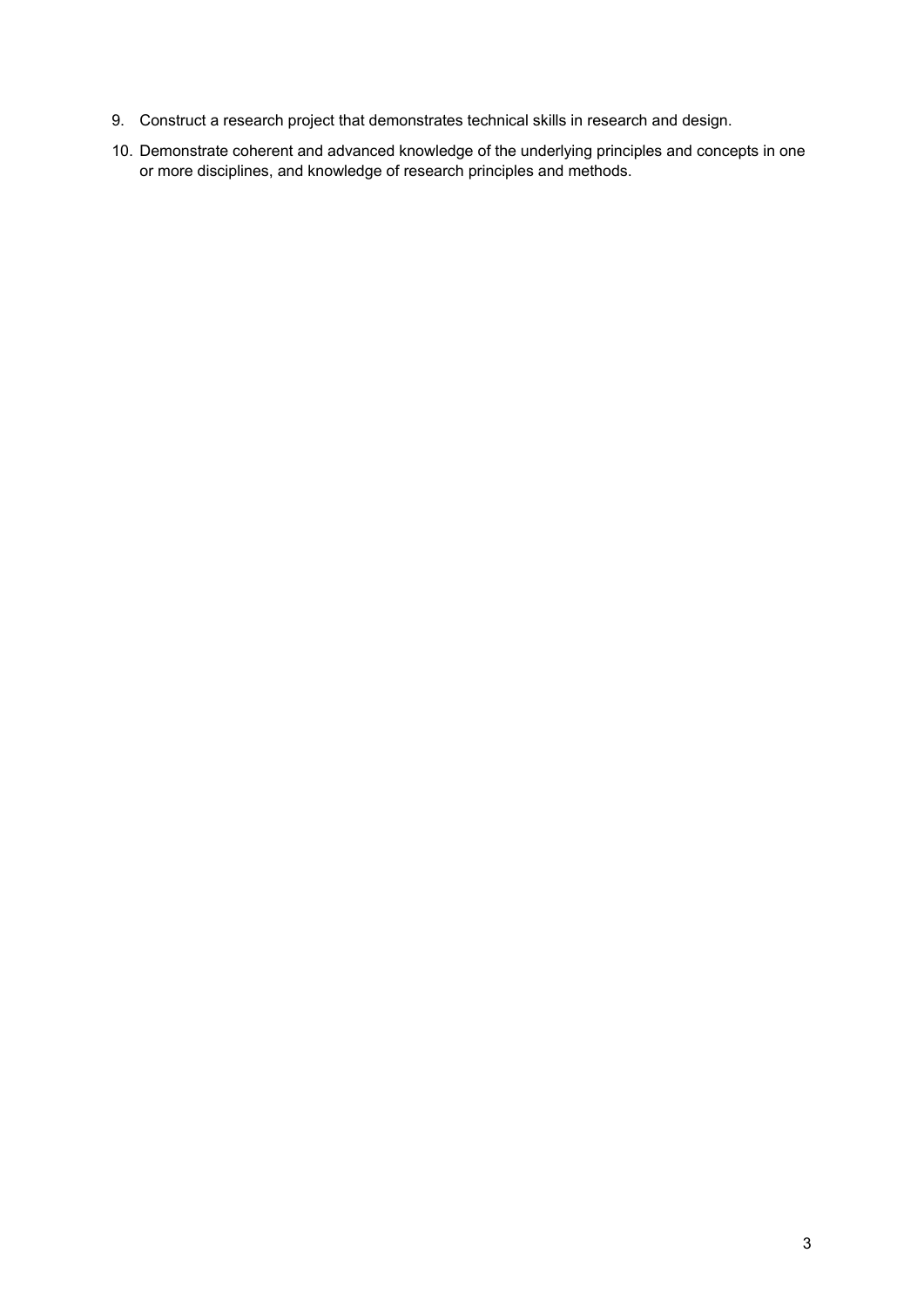|            | <b>Program Learning Outcomes</b> |                                  |                                       |                                  |                                                           |                                  |                                   |
|------------|----------------------------------|----------------------------------|---------------------------------------|----------------------------------|-----------------------------------------------------------|----------------------------------|-----------------------------------|
| <b>CLO</b> | 1. Knowledge                     | 2. Research<br>Methods           | 3. Critical<br><b>Thinking Skills</b> | 4. Values and<br><b>Ethics</b>   | 5. Communication,<br>Interpersonal and<br><b>Teamwork</b> | 6. Application                   | <b>Assessment</b>                 |
| 1.         |                                  | Supervision,<br>research project | Supervision,<br>research project      |                                  |                                                           |                                  | Thesis, Proposal,<br>Presentation |
| 2.         | Supervision,<br>research project |                                  | Supervision,<br>research project      |                                  |                                                           |                                  | Thesis, Proposal,<br>Presentation |
| 3.         | Supervision,<br>research project |                                  | Supervision,<br>research project      |                                  |                                                           |                                  | Thesis, Proposal,<br>Presentation |
| 4.         | Supervision,<br>research project |                                  | Supervision,<br>research project      |                                  |                                                           |                                  | Thesis, Proposal,<br>Presentation |
| 5.         |                                  |                                  | Supervision,<br>research project      | Supervision,<br>research project |                                                           |                                  | Thesis, Proposal,<br>Presentation |
| 6.         | Supervision,<br>research project |                                  |                                       |                                  | Supervision,<br>research project                          | Supervision,<br>research project | Thesis, Proposal,<br>Presentation |
| 7.         |                                  |                                  |                                       |                                  | Supervision,<br>research project                          |                                  | Thesis, Proposal,<br>Presentation |
| 8.         |                                  |                                  |                                       |                                  | Supervision,<br>research project                          |                                  | Thesis, Proposal,<br>Presentation |
| 9.         |                                  | Supervision,<br>research project |                                       |                                  |                                                           |                                  | Thesis, Proposal,<br>Presentation |
| 10.        | Supervision,<br>research project | Supervision,<br>research project |                                       |                                  |                                                           |                                  | Thesis, Proposal,<br>Presentation |

## **2.4 Relationship between course and program learning outcomes and assessments**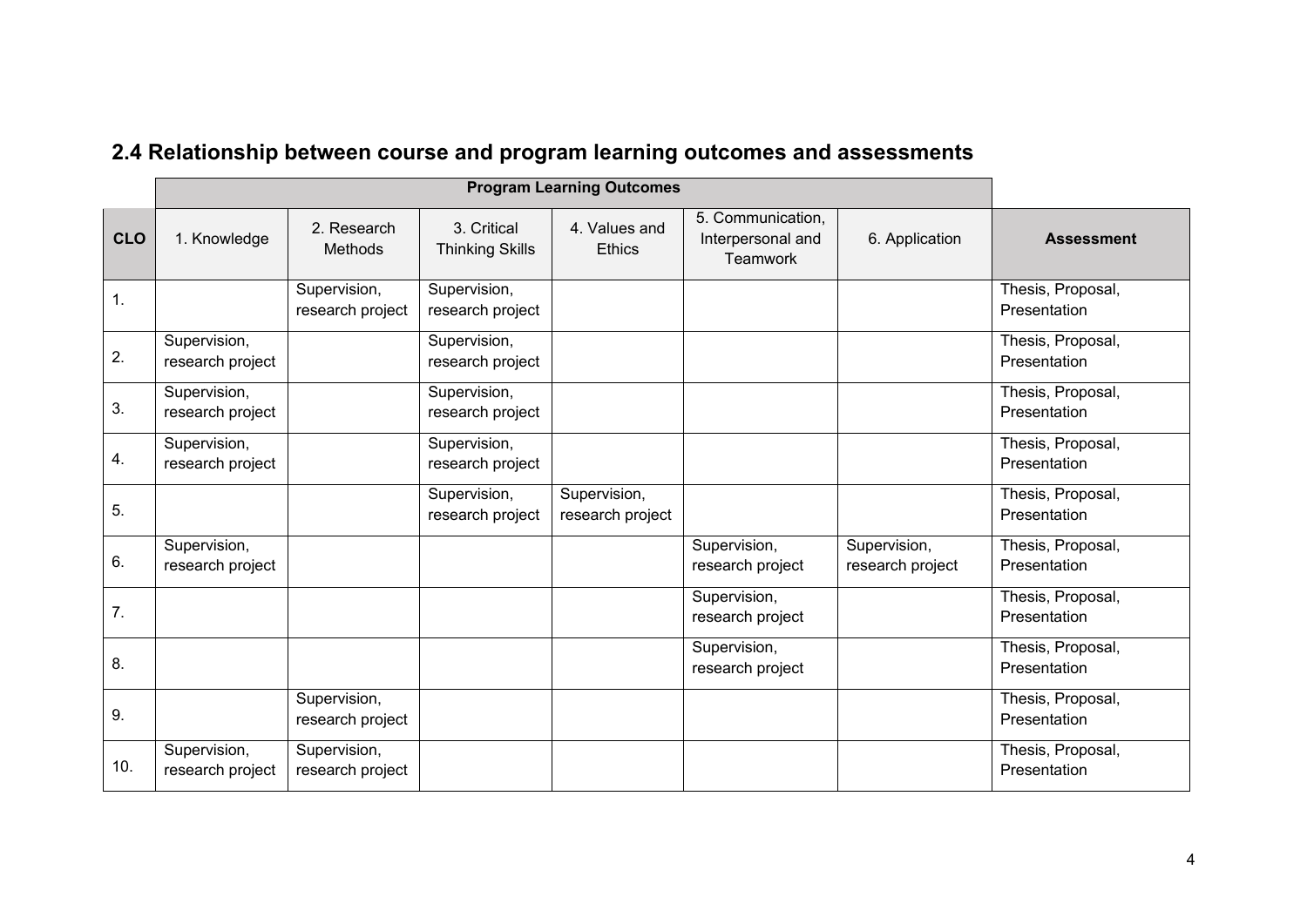## **3. Strategies and approaches to learning**

#### **3.1 Learning and teaching activities**

This is a component of the UNSW Psychology Honours program. It consists of no formal classes: instead students meet with their supervisor(s) and undertake independent research.

#### **3.2 Expectations of students**

It is expected that students are aware of UNSW Assessment policy and understand how to apply for special consideration if they are unable to complete an assignment/exam due to illness and/or misadventure.

It is expected that students have read through the [School of Psychology Student Guide.](https://www.psy.unsw.edu.au/current-students/student-guide)

All news updates and announcements will be made on the 'Announcements' forum on the Moodle page and/or by email. It is the student's responsibility to check Moodle and their student emails regularly to keep up to date.

Students registered with Equitable Learning Services must contact the Course Convenor immediately if they intend to request any special arrangements for later in the course, or if any special arrangements need to be made regarding access to the course material. Equitable Learning Plans must be emailed to the Course Convenor as soon as they are made available.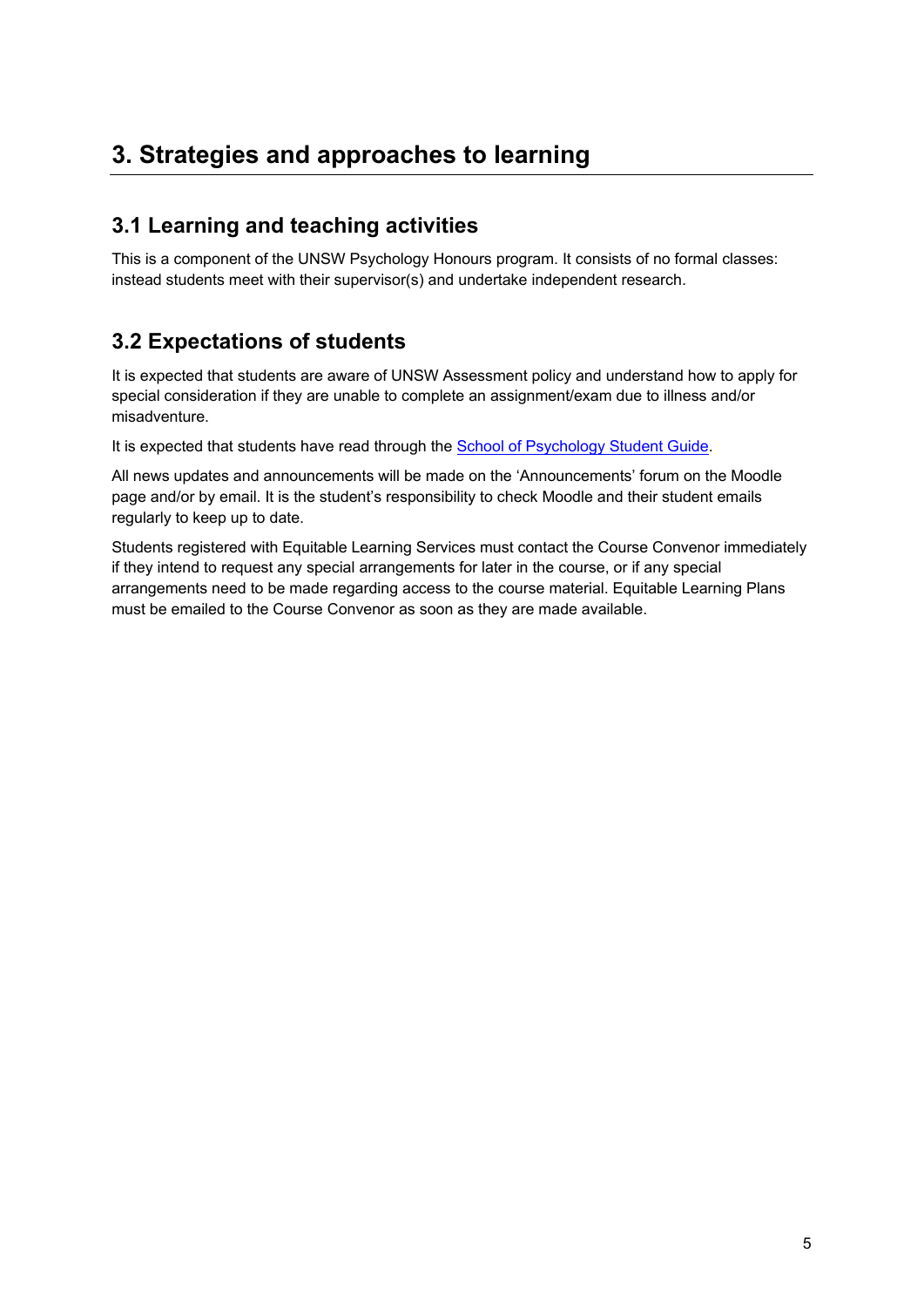## **4. Course schedule and structure**

This course consists of no lecture material or face to face tutorials but will have weekly meetings with their supervisors. Students are expected to take an additional 420 hours of self-determined study to complete research and assessments.

| <b>Week</b>                   | <b>Topic</b>                                                     | <b>Activity</b>          |
|-------------------------------|------------------------------------------------------------------|--------------------------|
| Week 1 starting<br>13/09/2021 | Research Project                                                 | Supervision and Research |
| Week 2<br>20/09/2021          | Research Project                                                 | Supervision and Research |
| Week 3<br>27/09/2021          | Research Project                                                 | Supervision and Research |
| Week 4<br>04/10/2021          | Research Project                                                 | Supervision and Research |
| Week 5<br>11/10/2021          | Research Project<br>(Thesis Due on 13 October 2021 @ 4pm)        | Supervision and Research |
| Week 6<br>18/10/2021          | Research Project<br>(Honours Conference held 21 October<br>2021) | Supervision and Research |
| Week 7<br>25/10/2021          |                                                                  |                          |
| Week 8<br>1/11/2021           |                                                                  |                          |
| Week 9<br>8/11/2021           | ÷,                                                               | ÷                        |
| Week 10<br>15/11/2021         | $\blacksquare$                                                   | ÷,                       |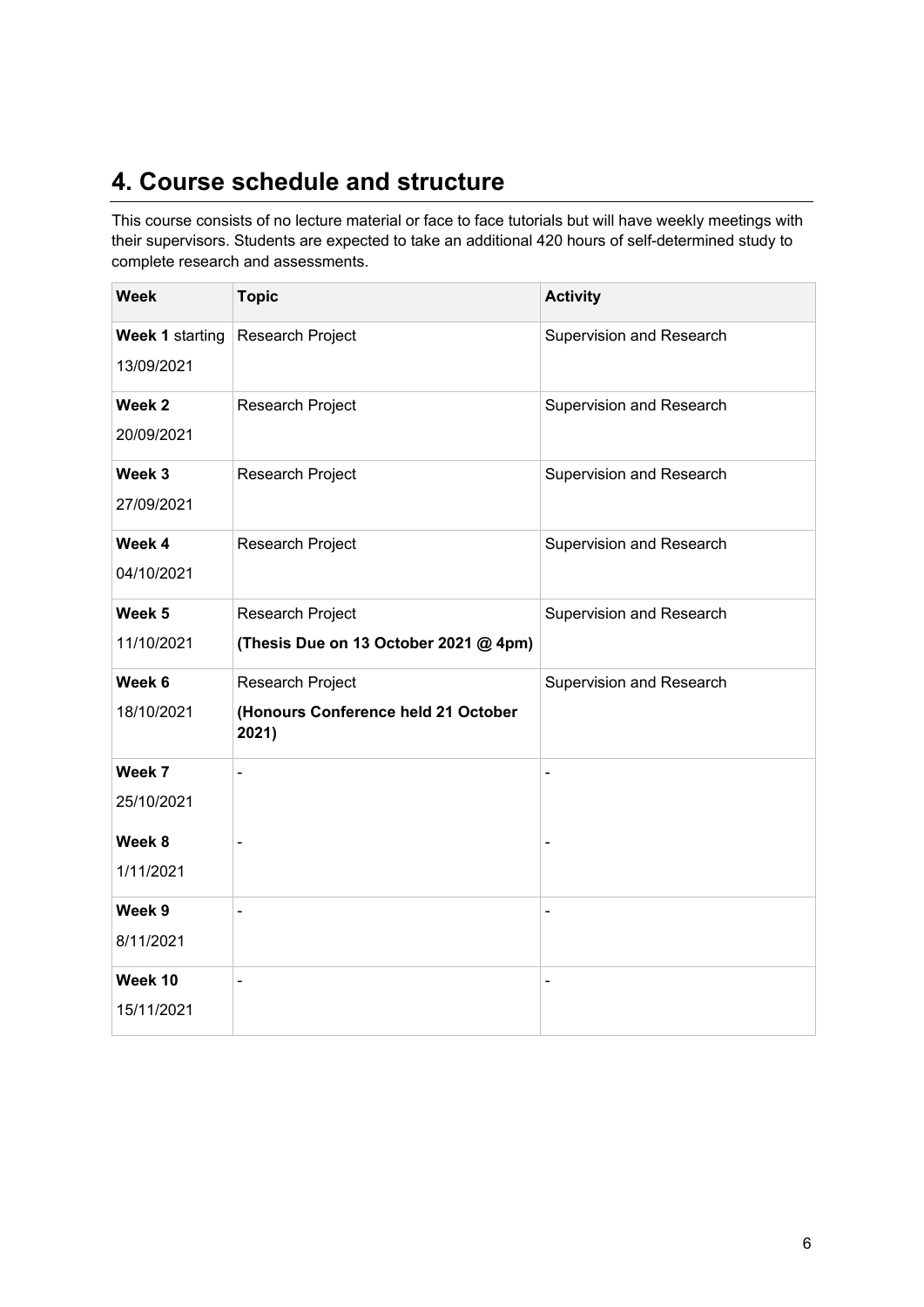### **5. Assessment**

#### **5.1 Assessment tasks**

All assessments in this course have been designed and implemented in accordance with UNSW Assessment Policy.

| <b>Assessment task</b>                                      | Length                                 | Weight               | <b>Mark</b>              | Due date                               |
|-------------------------------------------------------------|----------------------------------------|----------------------|--------------------------|----------------------------------------|
| <b>Assessment 1: Thesis</b>                                 | 15,000                                 | 100%                 | /100                     | Wednesday<br>13 October,<br>4pm        |
| <b>Assessment 2: Research proposal and panel</b><br>meeting | 8 pages and<br>1-hour panel<br>meeting | $0\%$<br>(formative) | $\overline{\phantom{a}}$ | Completed in<br>Τ1                     |
| <b>Assessment 3: Honours Conference talk</b>                | 10 minutes                             | $0\%$<br>(formative) |                          | Thursday 21<br>October:<br>details TBC |

**Assessment 1:** Students are required to write and submit a thesis based on research carried out across the year. The exact nature and form of research will be determined by the student and supervisor. However, research projects should be guided by the Australian Psychology Accreditation Council's Rules and Accreditation Standards for Psychology Courses [\(http://www.apac.psychology.org.au/\)](http://www.apac.psychology.org.au/), which state, among other things, that (Section 4.1.11):

- the research project must include an individual research question, individual intensive empirical literature review, individual data analysis, individual reporting of results and discussion, but may involve shared data collection; and.
- the research project should be structured so that students participate in all of the steps involved in research including the formulation of research questions, the design of the study including selection of appropriate methodology, the collection and analysis of data to test the research question, the interpretation of the findings and the writing up of the report.

However, as previously advised, please note that we have we have relaxed the requirement that students collect their own data for their Honours thesis, due to the difficulties associated with data collection in the context of the ongoing COVID-19 pandemic.

The maximum length of the thesis (excluding tables, figures, bibliography and any appendix) is 15,000 words, (around 60 pages of double-spaced typing at about 240-250 words per page). Students receive written feedback from two examiners (neither of whom are their supervisor).

**Assessment 2:** To assist in the development of the research study, students are required to write a research proposal and discuss this proposal with a panel consisting of the supervisor and two other academic staff members. The proposal should be about 8 pages in length, and summarises the planned research, its rationale and expected outcomes. The following headings should be incorporated: Background (practical or theoretical problem of interest, summary of literature), Aims/hypotheses, Design, Equipment/procedures, and Analysis/Expected outcomes. The purpose of the proposal is for student to set out clearly what student is planning to do, why is it being done, how it is going to be done, and how are the results going to be interpreted. Research panels consist of three academic staff members: thesis supervisor, and two other academic staff members who provide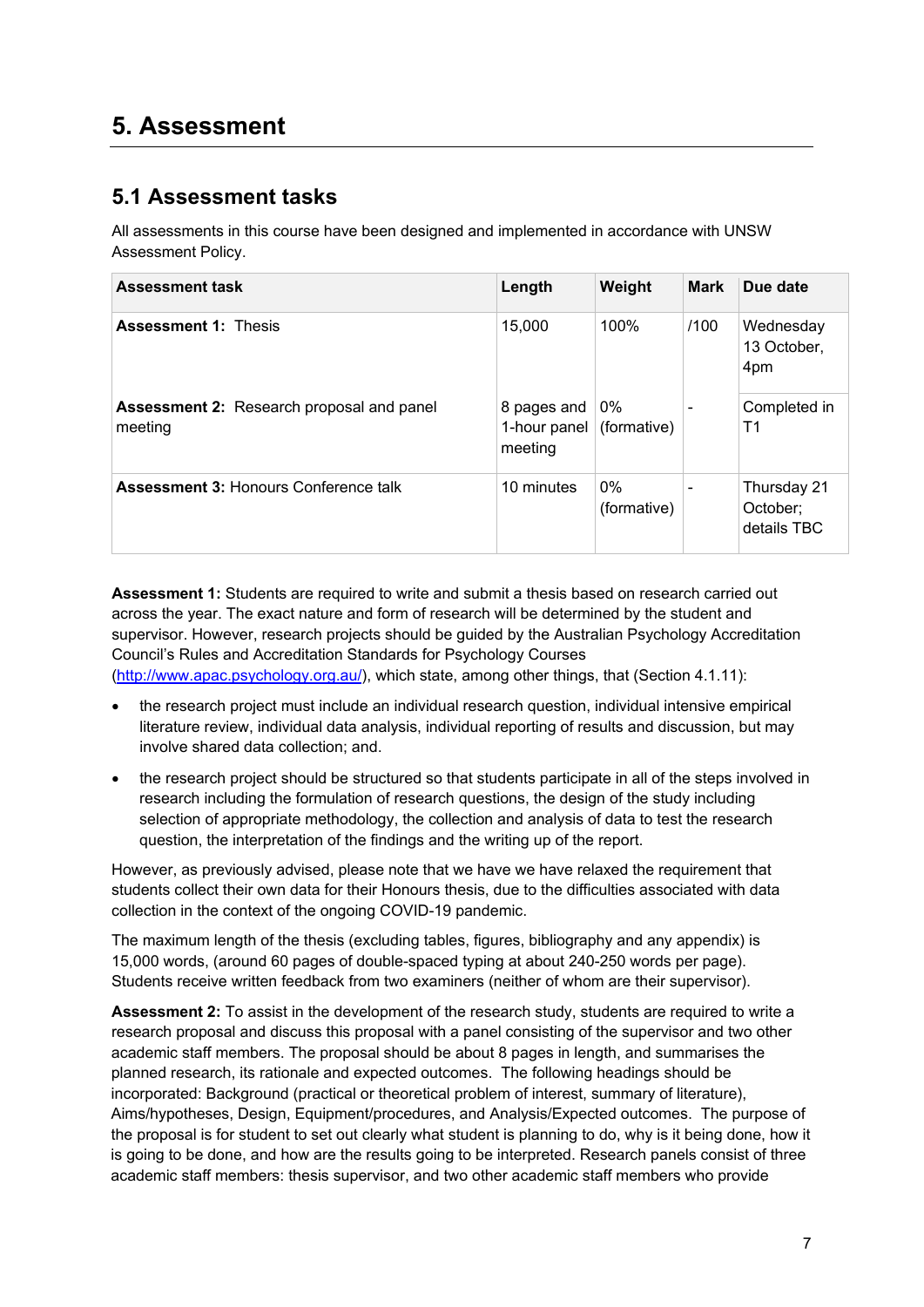feedback and advice about research design, methodology, and analysis. Where possible, panel members are assigned so that at least one member has expertise in a similar area of psychology. *At least three working days prior* to the panel meeting, students are expected to provide each panel member with their written research proposal. At the panel meeting, student is expected to speak on each of these points, and to lead the discussion of the proposed research. At panel meetings these staff members will get the opportunity to gain some familiarity with the proposed research and to evaluate student's understanding of the area. Feedback will be provided directly during the panel meeting.

**Assessment 3:** Students will be required to participate in the honours conference following submission of their thesis. This involves presenting an  $\sim$  10 minute talk (plus time for questions). The talk will summarise the thesis, including background, aims, methods, results and discussion.

**UNSW grading system:** <https://student.unsw.edu.au/grades>

**UNSW assessment policy:** <https://student.unsw.edu.au/assessment>

#### **5.2 Assessment criteria and standards**

Further details and marking criteria for each assessment will be provided to students closer to the assessment release date (see 4.1: UNSW Assessment Design Procedure).

#### **5.3 Submission of assessment tasks**

**Written assessments:** In accordance with UNSW Assessment Policy must be submitted online via Turnitin. No paper or emailed copies will be accepted.

**Late penalties**: deduction of marks for late submissions will be in accordance with School policy (see: [School of Psychology Student Guide\)](https://www.psy.unsw.edu.au/current-students/student-guide).

**Special Consideration:** Students who are unable to complete an assessment task by the assigned due date can apply for special consideration. Students should also note that UNSW has a Fit to Sit/Submit rule for all assessments. If a student wishes to submit an application for special consideration for an exam or assessment, the application must be submitted prior to the start of the exam or before an assessment is submitted. If a student sits the exam/submits an assignment, they are declaring themselves well enough to do so and are unable to subsequently apply for special consideration. If a student becomes ill on the day of the exam, they must provide evidence dated within 24 hours of the exam, with their application.

Special consideration applications must be submitted to the online portal along with Third Party supporting documentation. Students who have experienced significant illness or misadventure during the assessment period may be eligible. Only circumstances deemed to be outside of the student's control are eligible for special consideration. Except in unusual circumstances, the duration of circumstances impacting academic work must be more than 3 consecutive days, or a total of 5 days within the teaching period. If the special consideration application is approved, students may be given an extended due date, or an alternative assessment/supplementary examination may be set. For more information se[e https://student.unsw.edu.au/special-consideration.](https://student.unsw.edu.au/special-consideration)

An extension is not a possible outcome for a special consideration application for the thesis. The only possible outcomes are a full, partial or no waiver of the penalty for late submission. Refer to the "*Late Penalty Policy for Honours Thesis*" document on Moodle.

**Alternative assessments**: will be subject to approval and implemented in accordance with UNSW Assessment Implementation Procedure.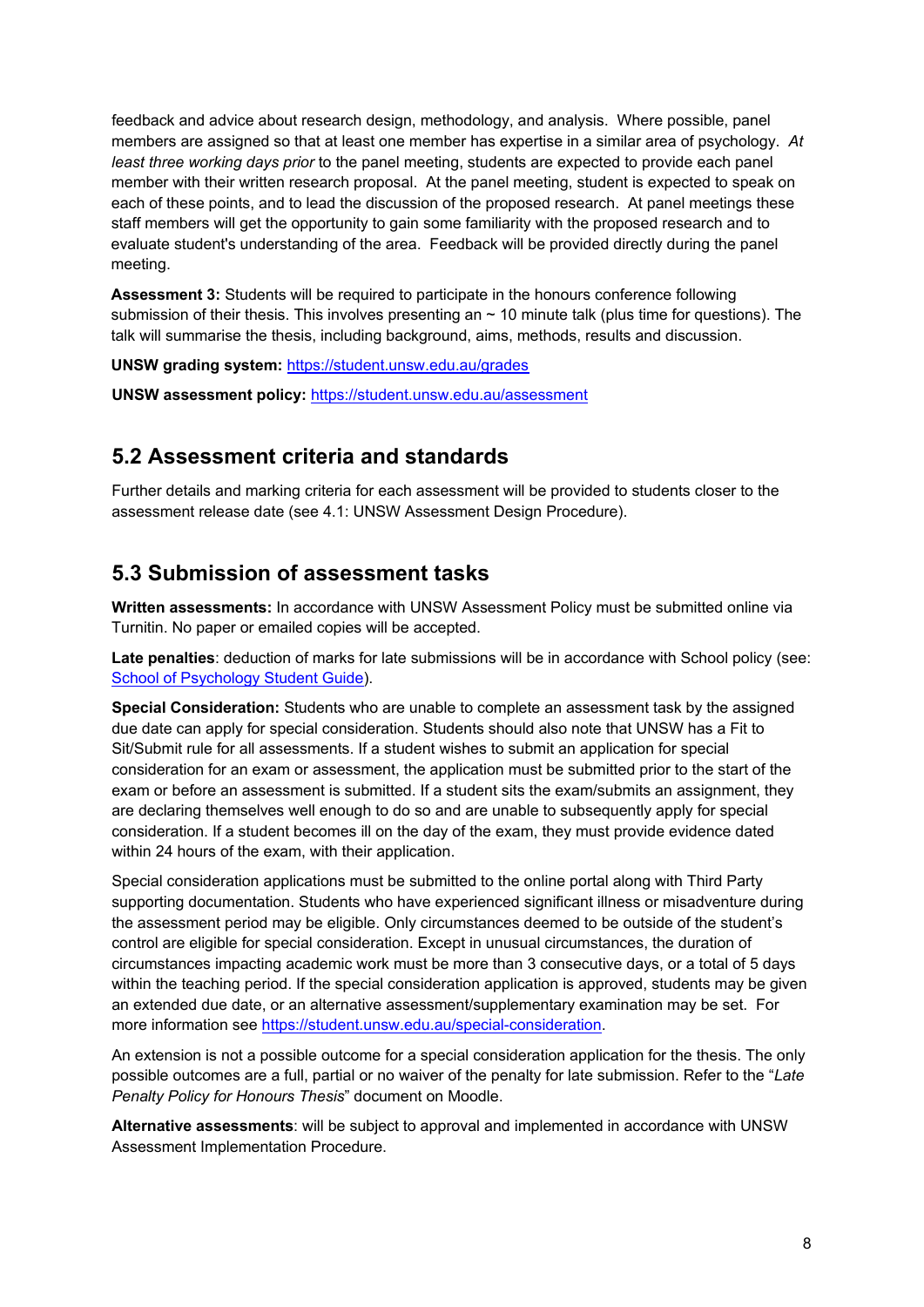**Supplementary examinations:** will be made available for students with approved special consideration application and implemented in accordance with UNSW Assessment Policy.

#### **5.4. Feedback on assessment**

Feedback on all pieces of assessment in this course will be provided in accordance with UNSW Assessment Policy.

| <b>Assessment</b>                      | When                 | Who                           | <b>Where</b> | How     |
|----------------------------------------|----------------------|-------------------------------|--------------|---------|
| Thesis                                 | N/A                  | Examiners                     | Online       | Written |
| Research proposal & Panel presentation | During<br>meeting    | Supervisor &<br>Panel members | On campus    | Verbal  |
| <b>Honours Conference</b>              | During<br>conference | Conference<br>chairperson     | Online       | Verbal  |

## **6. Academic integrity, referencing and plagiarism**

The APA (7<sup>th</sup> edition) referencing style is to be adopted in this course. Students should consult the publication manual itself (rather than third party interpretations of it) in order to properly adhere to APA style conventions. Students do not need to purchase a copy of the manual, it is available in the library or online. This resource is used by assessment markers and should be the only resource used by students to ensure they adopt this style appropriately:

#### **[APA 7th edition.](http://www.apastyle.org/manual/index.aspx)**

-

**Referencing** is a way of acknowledging the sources of information that you use to research your assignments. You need to provide a reference whenever you draw on someone else's words, ideas or research. Not referencing other people's work can constitute plagiarism.

Further information about referencing styles can be located at<https://student.unsw.edu.au/referencing>

**Academic integrity** is fundamental to success at university. Academic integrity can be defined as a commitment to six fundamental values in academic pursuits**:** honesty, trust, fairness, respect, responsibility and courage.*[1](#page-8-0)* At UNSW, this means that your work must be your own, and others' ideas should be appropriately acknowledged. If you don't follow these rules, plagiarism may be detected in your work.

Further information about academic integrity and **plagiarism** can be located at:

The *Current Students* site<https://student.unsw.edu.au/plagiarism>*,* and

The *ELISE* training site<http://subjectguides.library.unsw.edu.au/elise>

The *Conduct and Integrity Unit* provides further resources to assist you to understand your conduct obligations as a student: [https://student.unsw.edu.au/conduct.](https://student.unsw.edu.au/conduct)

<span id="page-8-0"></span><sup>1</sup> International Center for Academic Integrity, 'The Fundamental Values of Academic Integrity', T. Fishman (ed), Clemson University, 2013.